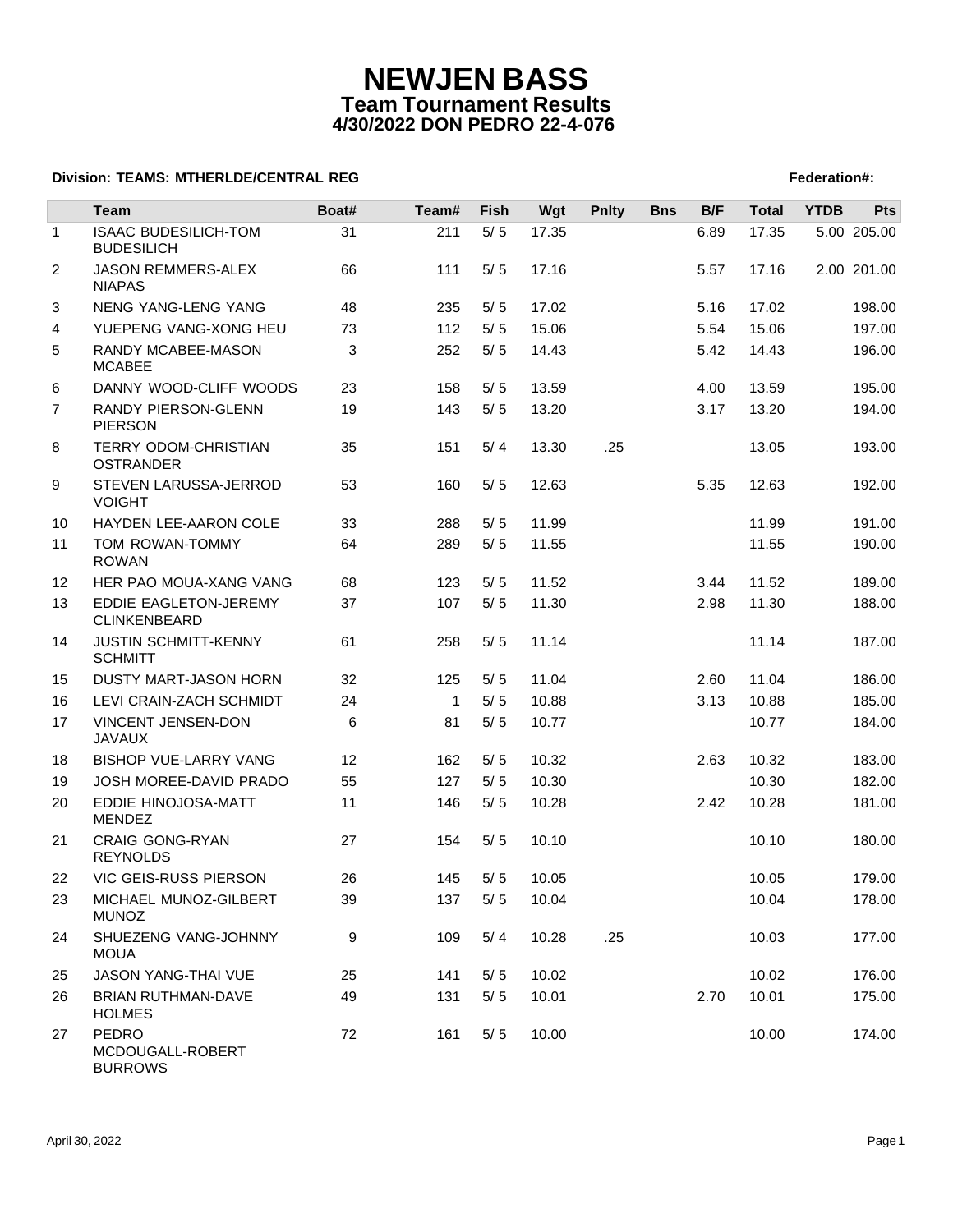# **NEWJEN BASS Team Tournament Results 4/30/2022 DON PEDRO 22-4-076**

### **Division: TEAMS: MTHERLDE/CENTRAL REG** Federation **Federation #:**  $\blacksquare$  Federation #:

|    | <b>Team</b>                                    | Boat#          | Team#          | Fish  | Wgt  | <b>Pnlty</b> | <b>Bns</b> | B/F  | <b>Total</b> | <b>YTDB</b> | <b>Pts</b> |
|----|------------------------------------------------|----------------|----------------|-------|------|--------------|------------|------|--------------|-------------|------------|
| 28 | <b>JOSE CARRILLO-ADRIAN</b><br><b>EGURE</b>    | 40             | 246            | $5/5$ | 9.97 |              |            | 2.22 | 9.97         |             | 173.00     |
| 29 | <b>DEREK FRIGGE-JESSIE</b><br><b>RODRIGUEZ</b> | 63             | 129            | 5/5   | 9.97 |              |            |      | 9.97         |             | 172.00     |
| 30 | YENG HER-JACKSON XIONG                         | 14             | 155            | 5/5   | 9.88 |              |            |      | 9.88         |             | 171.00     |
| 31 | VACHA VANG-MING VANG                           | 56             | 150            | 5/5   | 9.86 |              |            |      | 9.86         |             | 170.00     |
| 32 | KEVIN LEE-LINDA SONG                           | 46             | 17             | 5/5   | 9.66 |              |            |      | 9.66         |             | 169.00     |
| 32 | LUCKY VANG-MENG THAO                           | 47             | 110            | $5/5$ | 9.66 |              |            |      | 9.66         |             | 169.00     |
| 34 | MATT SILVEIRA-ROD CREE                         | 67             | 115            | 5/5   | 9.60 |              |            |      | 9.60         |             | 167.00     |
| 35 | JEFF CISSELL-CLAYTON<br>LAUCHLAND              | 5              | 147            | 5/5   | 9.59 |              |            |      | 9.59         |             | 166.00     |
| 36 | DEAN MILLER-DARRELL<br><b>MASTERSON</b>        | 18             | 153            | 5/5   | 9.54 |              |            |      | 9.54         |             | 165.00     |
| 37 | TOM SHORES-PHIL DAVIS                          | 36             | 144            | 5/5   | 9.45 |              |            | 2.10 | 9.45         |             | 164.00     |
| 38 | JOSEPH ALANIS-BRETT<br><b>KEMMER</b>           | 65             | 130            | $5/5$ | 9.45 |              |            |      | 9.45         |             | 163.00     |
| 38 | GARRETT MADDEX-KEITH<br><b>ROLLIN</b>          | 58             | 133            | 5/5   | 9.45 |              |            |      | 9.45         |             | 163.00     |
| 40 | <b>DENNIS BINGHAM-MICHAEL</b><br><b>HAIDER</b> | 10             | 149            | 5/4   | 9.64 | .25          |            |      | 9.39         |             | 161.00     |
| 41 | TONY HEIN-ADAM FRENCH                          | 21             | 157            | 5/5   | 9.23 |              |            |      | 9.23         |             | 160.00     |
| 42 | <b>DEREK KINSER-PETE</b><br><b>JENSON</b>      | $\overline{7}$ | 81             | 5/5   | 9.20 |              |            |      | 9.20         |             | 159.00     |
| 43 | CHARLIE WELCH-JIMMY<br><b>WELCH</b>            | 57             | 227            | 5/5   | 9.10 |              |            |      | 9.10         |             | 158.00     |
| 44 | ADAM BELMONT-STEVE<br><b>MAGILL</b>            | 16             | 239            | 5/5   | 9.06 |              |            |      | 9.06         |             | 157.00     |
| 45 | <b>BROCK RIGGS-BLAKE</b><br><b>BARKER</b>      | 69             | 220            | 5/5   | 9.02 |              |            |      | 9.02         |             | 156.00     |
| 46 | RANDY BLEVINS-JOHN<br><b>GENTRY</b>            | 4              | $\overline{2}$ | 5/5   | 8.93 |              |            |      | 8.93         |             | 155.00     |
| 47 | YOHAM CHANG-YINGHOUA<br><b>CHANG</b>           | 54             | 124            | 5/5   | 8.90 |              |            |      | 8.90         |             | 154.00     |
| 48 | EUAN KENNEDY-JAMES<br><b>BURKHART</b>          | 22             | 221            | 5/5   | 8.88 |              |            |      | 8.88         |             | 153.00     |
| 49 | ANTHONY SOUZA-MATT<br><b>FRAZIER</b>           | 51             | 238            | 5/5   | 8.85 |              |            |      | 8.85         |             | 152.00     |
| 50 | CHAO VUE-YOSHI VANG                            | 50             | 128            | 5/5   | 8.70 |              |            |      | 8.70         |             | 151.00     |
| 51 | <b>CURTIS GOINS-LEVAN GOINS</b>                | 17             | 233            | 5/5   | 8.66 |              |            |      | 8.66         |             | 150.00     |
| 52 | CAREY EDWARDS-JEREMY<br><b>EDWARDS</b>         | 45             | 117            | 5/5   | 8.59 |              |            |      | 8.59         |             | 149.00     |
| 53 | JOHN LIECHTY-ROB BETSCH                        | 15             | 113            | $5/5$ | 8.57 |              |            |      | 8.57         |             | 148.00     |
| 54 | EDWARD GONZALES-CLARA<br>RICABAL               | $\overline{2}$ | 219            | $5/5$ | 8.56 |              |            | 2.08 | 8.56         |             | 147.00     |